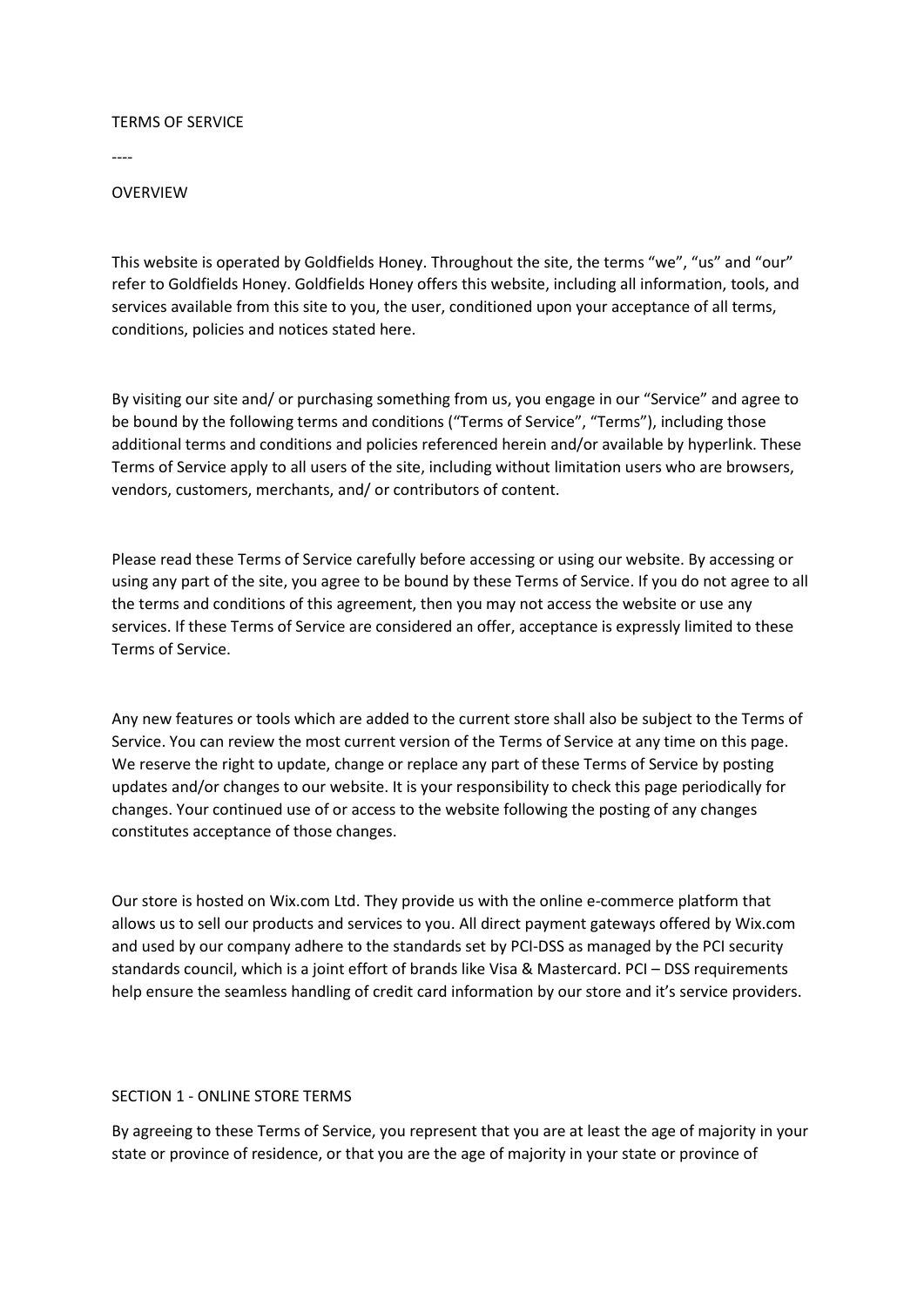residence and you have given us your consent to allow any of your minor dependents to use this site.

You may not use our products for any illegal or unauthorized purpose nor may you, in the use of the Service, violate any laws in your jurisdiction (including but not limited to copyright laws).

You must not transmit any worms or viruses or any code of a destructive nature.

A breach or violation of any of the Terms will result in an immediate termination of your Services.

SECTION 2 - GENERAL CONDITIONS

We reserve the right to refuse service to anyone for any reason at any time.

You understand that your content (not including credit card information), may be transferred unencrypted and involve (a) transmissions over various networks; and (b) changes to conform and adapt to technical requirements of connecting networks or devices. Credit card information is always encrypted during transfer over networks.

You agree not to reproduce, duplicate, copy, sell, resell or exploit any portion of the Service, use of the Service, or access to the Service or any contact on the website through which the service is provided, without express written permission by us.

The headings used in this agreement are included for convenience only and will not limit or otherwise affect these Terms.

# SECTION 3 - ACCURACY, COMPLETENESS AND TIMELINESS OF INFORMATION

We are not responsible if information made available on this site is not accurate, complete, or current. The material on this site is provided for general information only and should not be relied upon or used as the sole basis for making decisions without consulting primary, more accurate, more complete, or more timely sources of information. Any reliance on the material on this site is at your own risk.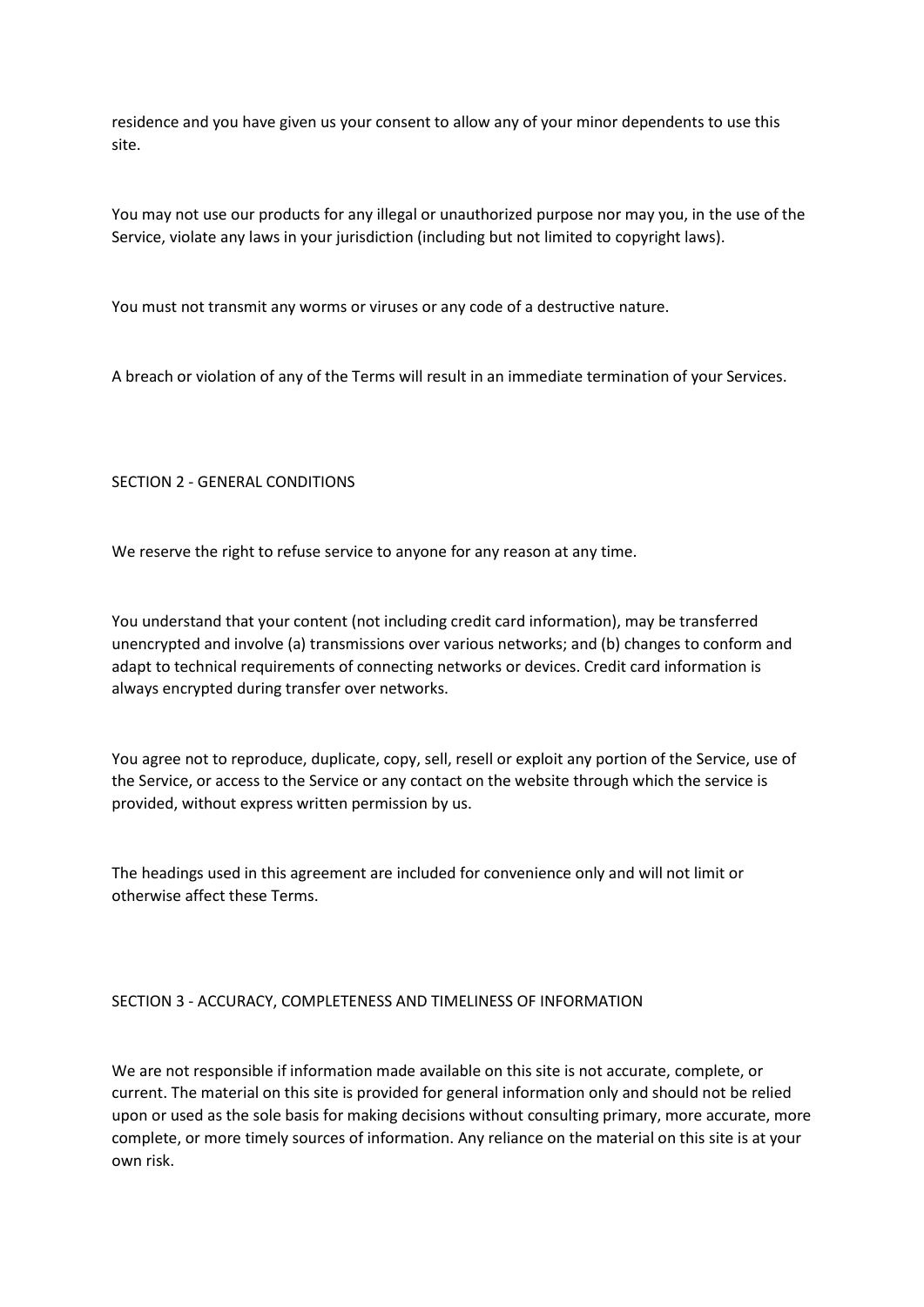This site may contain certain historical information. Historical information, necessarily, is not current and is provided for your reference only. We reserve the right to modify the contents of this site at any time, but we have no obligation to update any information on our site. You agree that it is your responsibility to monitor changes to our site.

# SECTION 4 - MODIFICATIONS TO THE SERVICE AND PRICES

Prices for our products are subject to change without notice.

We reserve the right at any time to modify or discontinue the Service (or any part or content thereof) without notice at any time.

We shall not be liable to you or to any third-party for any modification, price change, suspension, or discontinuance of the Service.

#### SECTION 5 - PRODUCTS OR SERVICES

Certain products or services may be available exclusively online through the website. These products or services may have limited quantities and are subject to return or exchange only according to our Return Policy.

We have made every effort to display as accurately as possible the colours and images of our products that appear at the store. We cannot guarantee that your computer monitor's display of any colour will be accurate.

We reserve the right, but are not obligated, to limit the sales of our products or Services to any person, geographic region or jurisdiction. We may exercise this right on a case-by-case basis. We reserve the right to limit the quantities of any products or services that we offer. All descriptions of products or product pricing are subject to change at anytime without notice, at the sole discretion of us. We reserve the right to discontinue any product at any time. Any offer for any product or service made on this site is void where prohibited.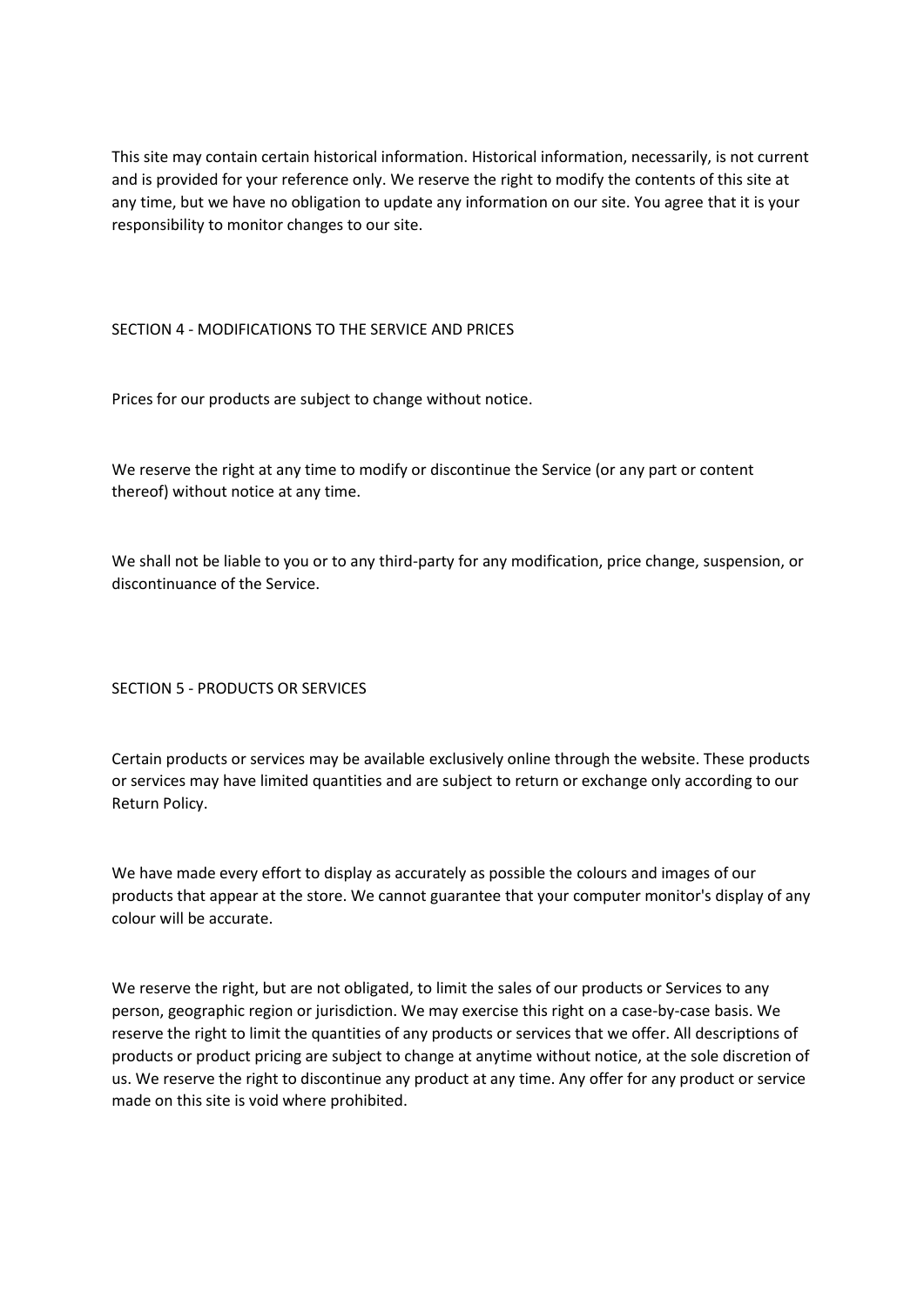We do not warrant that the quality of any products, services, information, or other material purchased or obtained by you will meet your expectations, or that any errors in the Service will be corrected.

# SECTION 6 - ACCURACY OF BILLING AND ACCOUNT INFORMATION

We reserve the right to refuse any order you place with us. We may, in our sole discretion, limit or cancel quantities purchased per person, per household or per order. These restrictions may include orders placed by or under the same customer account, the same credit card, and/or orders that use the same billing and/or shipping address. In the event that we make a change to or cancel an order, we may attempt to notify you by contacting the e-mail and/or billing address/phone number provided at the time the order was made. We reserve the right to limit or prohibit orders that, in our sole judgment, appear to be placed by dealers, resellers or distributors.

You agree to provide current, complete and accurate purchase and account information for all purchases made at our store. You agree to promptly update your account and other information, including your email address and credit card numbers and expiration dates, so that we can complete your transactions and contact you as needed.

For more detail, please review our Returns Policy.

SECTION 7 - OPTIONAL TOOLS

We may provide you with access to third-party tools over which we neither monitor nor have any control nor input.

You acknowledge and agree that we provide access to such tools, "as is" and "as available" without any warranties, representations or conditions of any kind and without any endorsement. We shall have no liability whatsoever arising from or relating to your use of optional third-party tools.

Any use by you of optional tools offered through the site is entirely at your own risk and discretion and you should ensure that you are familiar with and approve of the terms on which tools are provided by the relevant third-party provider(s).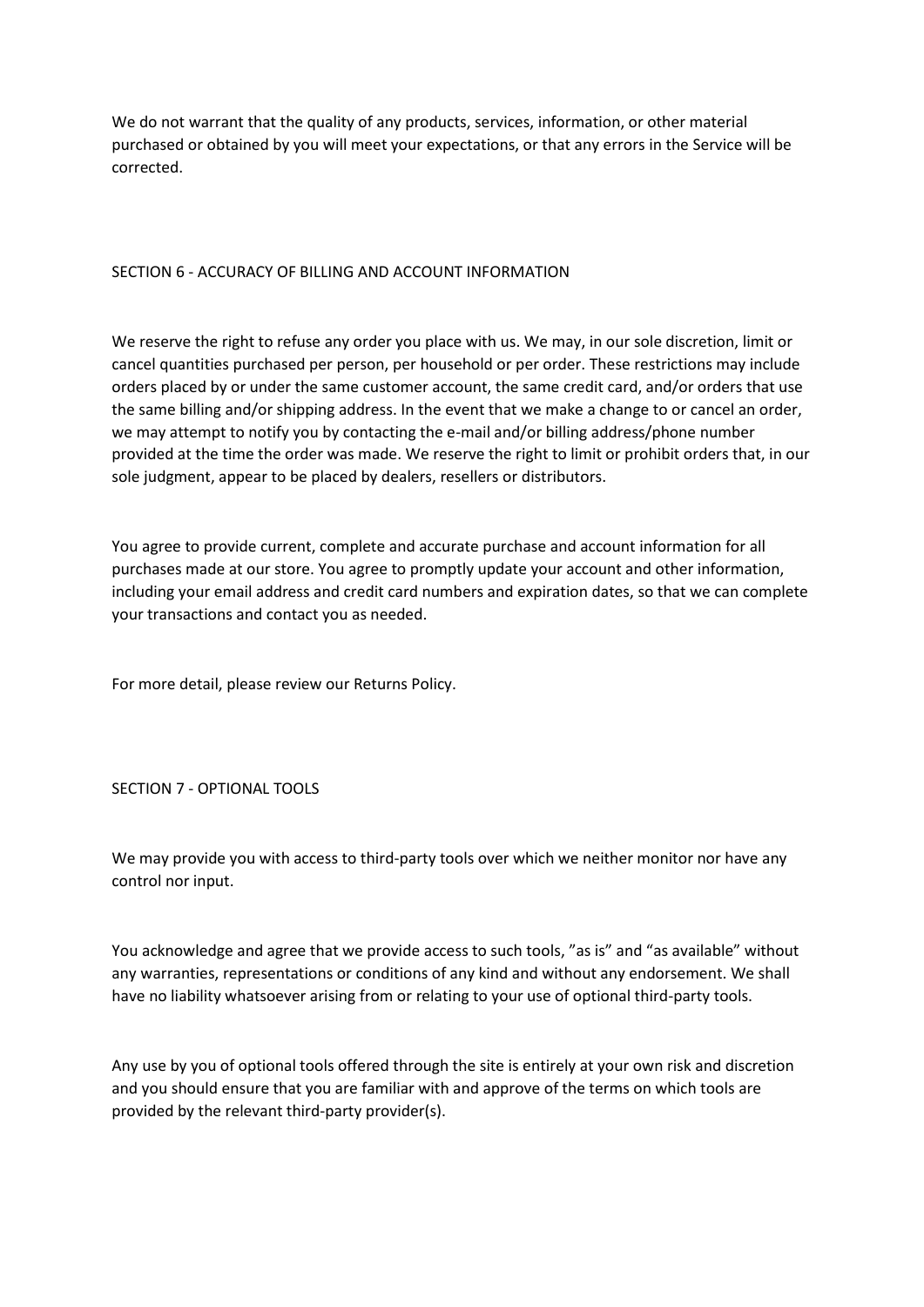We may also, in the future, offer new services and/or features through the website (including, the release of new tools and resources). Such new features and/or services shall also be subject to these Terms of Service.

#### SECTION 8 - THIRD-PARTY LINKS

Certain content, products and services available via our Service may include materials from thirdparties.

Third-party links on this site may direct you to third-party websites that are not affiliated with us. We are not responsible for examining or evaluating the content or accuracy and we do not warrant and will not have any liability or responsibility for any third-party materials or websites, or for any other materials, products, or services of third-parties.

We are not liable for any harm or damages related to the purchase or use of goods, services, resources, content, or any other transactions made in connection with any third-party websites. Please review carefully the third-party's policies and practices and make sure you understand them before you engage in any transaction. Complaints, claims, concerns, or questions regarding thirdparty products should be directed to the third-party.

# SECTION 9 - USER COMMENTS, FEEDBACK AND OTHER SUBMISSIONS

If, at our request, you send certain specific submissions (for example contest entries) or without a request from us you send creative ideas, suggestions, proposals, plans, or other materials, whether online, by email, by postal mail, or otherwise (collectively, 'comments'), you agree that we may, at any time, without restriction, edit, copy, publish, distribute, translate and otherwise use in any medium any comments that you forward to us. We are and shall be under no obligation (1) to maintain any comments in confidence; (2) to pay compensation for any comments; or (3) to respond to any comments.

We may, but have no obligation to, monitor, edit or remove content that we determine in our sole discretion are unlawful, offensive, threatening, libellous, defamatory, pornographic, obscene or otherwise objectionable or violates any party's intellectual property or these Terms of Service.

You agree that your comments will not violate any right of any third-party, including copyright, trademark, privacy, personality or other personal or proprietary right. You further agree that your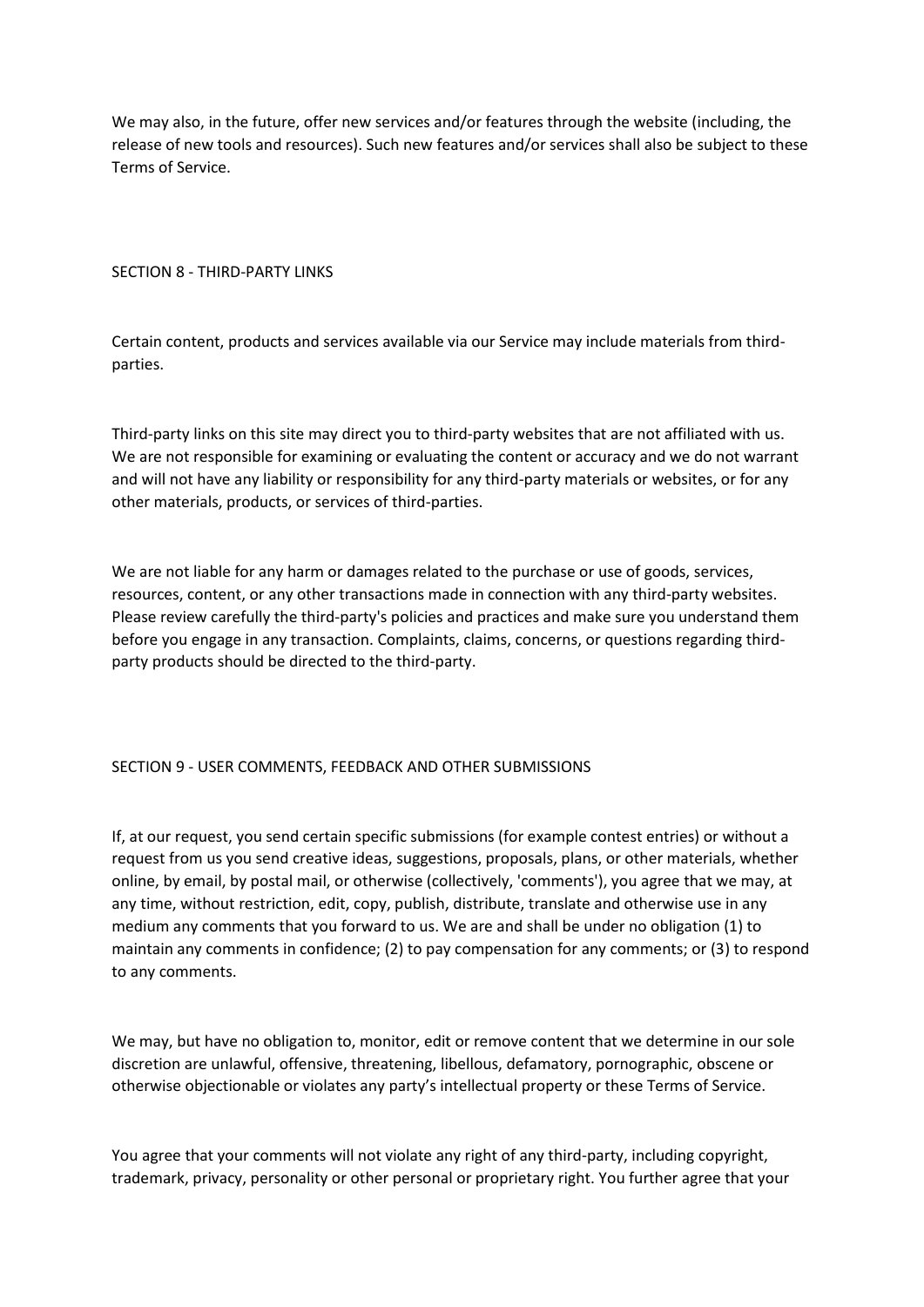comments will not contain libellous or otherwise unlawful, abusive or obscene material, or contain any computer virus or other malware that could in any way affect the operation of the Service or any related website. You may not use a false e-mail address, pretend to be someone other than yourself, or otherwise mislead us or third-parties as to the origin of any comments. You are solely responsible for any comments you make and their accuracy. We take no responsibility and assume no liability for any comments posted by you or any third-party.

# SECTION 10 - PERSONAL INFORMATION

Your submission of personal information through the store is governed by our Privacy Policy. To view our Privacy Policy.

#### SECTION 11 - ERRORS, INACCURACIES AND OMISSIONS

Occasionally there may be information on our site or in the Service that contains typographical errors, inaccuracies or omissions that may relate to product descriptions, pricing, promotions, offers, product shipping charges, transit times and availability. We reserve the right to correct any errors, inaccuracies or omissions, and to change or update information or cancel orders if any information in the Service or on any related website is inaccurate at any time without prior notice (including after you have submitted your order).

We undertake no obligation to update, amend or clarify information in the Service or on any related website, including without limitation, pricing information, except as required by law. No specified update or refresh date applied in the Service or on any related website, should be taken to indicate that all information in the Service or on any related website has been modified or updated.

# SECTION 12 - PROHIBITED USES

In addition to other prohibitions as set forth in the Terms of Service, you are prohibited from using the site or its content: (a) for any unlawful purpose; (b) to solicit others to perform or participate in any unlawful acts; (c) to violate any international, federal, provincial or state regulations, rules, laws, or local ordinances; (d) to infringe upon or violate our intellectual property rights or the intellectual property rights of others; (e) to harass, abuse, insult, harm, defame, slander, disparage, intimidate, or discriminate based on gender, sexual orientation, religion, ethnicity, race, age, national origin, or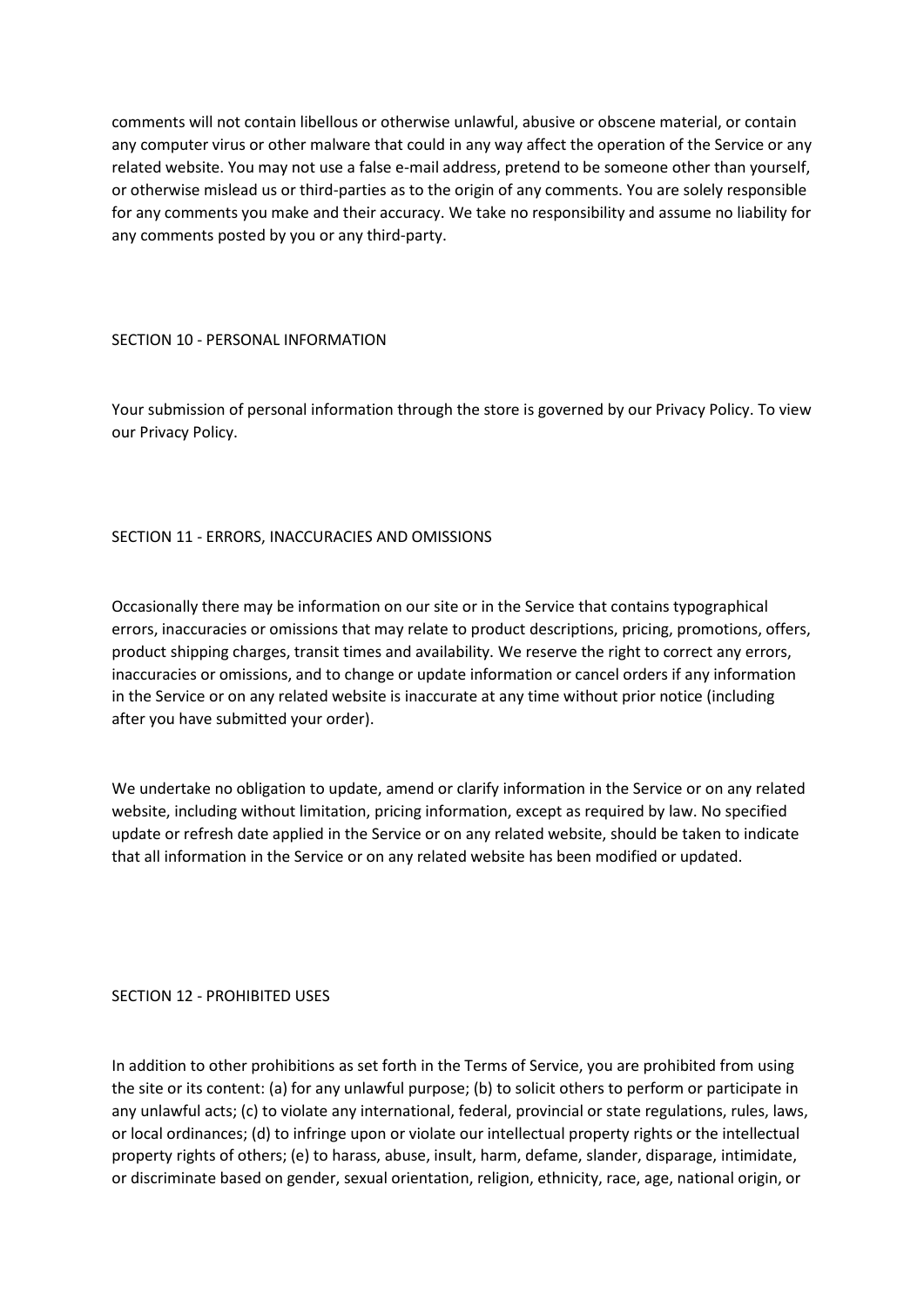disability; (f) to submit false or misleading information; (g) to upload or transmit viruses or any other type of malicious code that will or may be used in any way that will affect the functionality or operation of the Service or of any related website, other websites, or the Internet; (h) to collect or track the personal information of others; (i) to spam, phish, pharm, pretext, spider, crawl, or scrape; (j) for any obscene or immoral purpose; or (k) to interfere with or circumvent the security features of the Service or any related website, other websites, or the Internet. We reserve the right to terminate your use of the Service or any related website for violating any of the prohibited uses.

# SECTION 13 - DISCLAIMER OF WARRANTIES; LIMITATION OF LIABILITY

We do not guarantee, represent, or warrant that your use of our service will be uninterrupted, timely, secure or error-free.

We do not warrant that the results that may be obtained from the use of the service will be accurate or reliable.

You agree that from time to time we may remove the service for indefinite periods of time or cancel the service at any time, without notice to you.

You expressly agree that your use of, or inability to use, the service is at your sole risk. The service and all products and services delivered to you through the service are (except as expressly stated by us) provided 'as is' and 'as available' for your use, without any representation, warranties or conditions of any kind, either express or implied, including all implied warranties or conditions of merchantability, merchantable quality, fitness for a particular purpose, durability, title, and noninfringement.

In no case shall Goldfields Honey, our directors, officers, employees, affiliates, agents, contractors, interns, suppliers, service providers or licensors be liable for any injury, loss, claim, or any direct, indirect, incidental, punitive, special, or consequential damages of any kind, including, without limitation lost profits, lost revenue, lost savings, loss of data, replacement costs, or any similar damages, whether based in contract, tort (including negligence), strict liability or otherwise, arising from your use of any of the service or any products procured using the service, or for any other claim related in any way to your use of the service or any product, including, but not limited to, any errors or omissions in any content, or any loss or damage of any kind incurred as a result of the use of the service or any content (or product) posted, transmitted, or otherwise made available via the service, even if advised of their possibility. Because some states or jurisdictions do not allow the exclusion or the limitation of liability for consequential or incidental damages, in such states or jurisdictions, our liability shall be limited to the maximum extent permitted by law.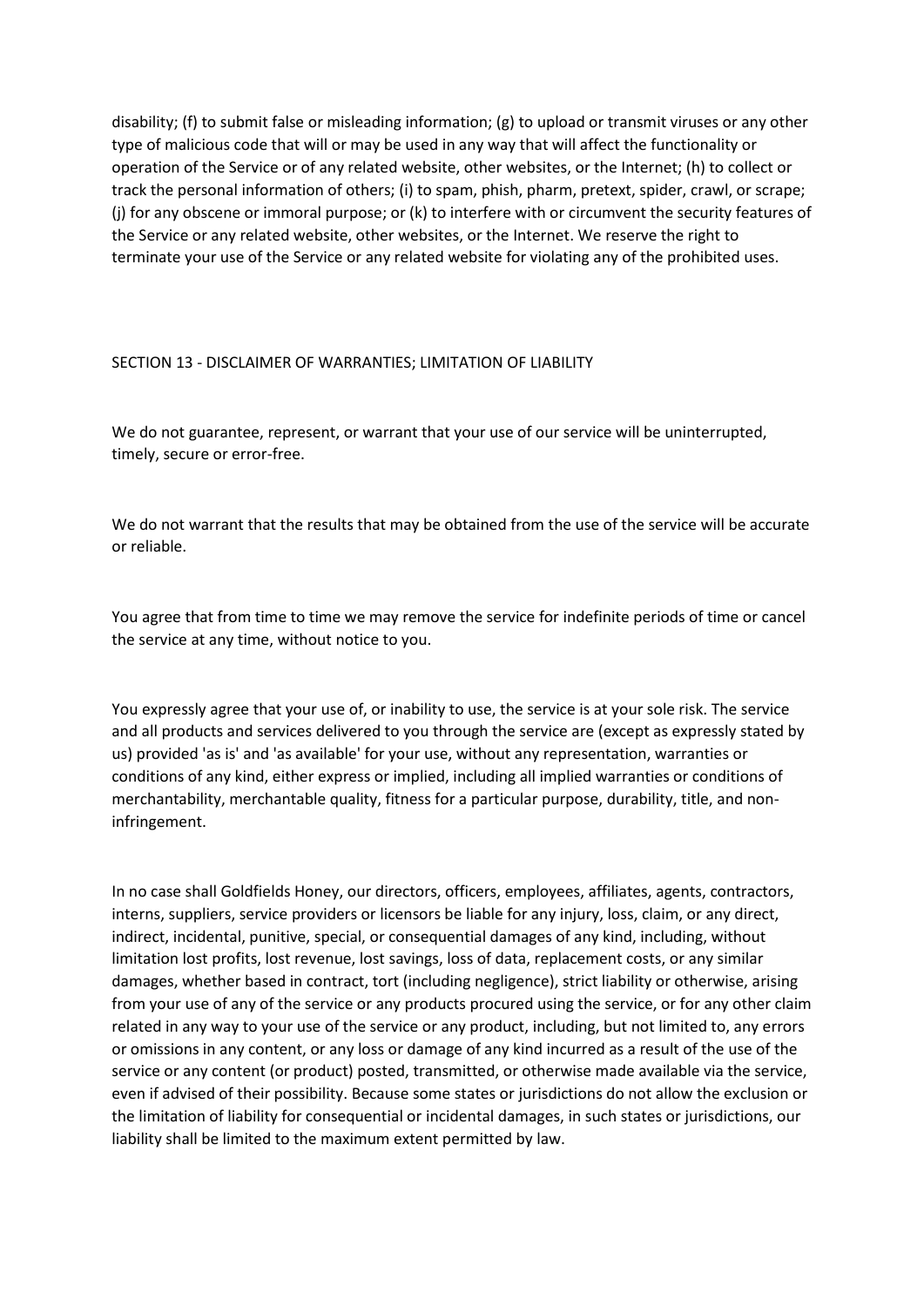SECTION 14 - INDEMNIFICATION

You agree to indemnify, defend and hold harmless Goldfields Honey and our parent, subsidiaries, affiliates, partners, officers, directors, agents, contractors, licensors, service providers, subcontractors, suppliers, interns and employees, harmless from any claim or demand, including reasonable attorneys' fees, made by any third-party due to or arising out of your breach of these Terms of Service or the documents they incorporate by reference, or your violation of any law or the rights of a third-party.

SECTION 15 - SEVERABILITY

In the event that any provision of these Terms of Service is determined to be unlawful, void or unenforceable, such provision shall nonetheless be enforceable to the fullest extent permitted by applicable law, and the unenforceable portion shall be deemed to be severed from these Terms of Service, such determination shall not affect the validity and enforceability of any other remaining provisions.

# SECTION 16 - TERMINATION

The obligations and liabilities of the parties incurred prior to the termination date shall survive the termination of this agreement for all purposes.

These Terms of Service are effective unless and until terminated by either you or us. You may terminate these Terms of Service at any time by notifying us that you no longer wish to use our Services, or when you cease using our site.

If in our sole judgment you fail, or we suspect that you have failed, to comply with any term or provision of these Terms of Service, we also may terminate this agreement at any time without notice and you will remain liable for all amounts due up to and including the date of termination; and/or accordingly may deny you access to our Services (or any part thereof).